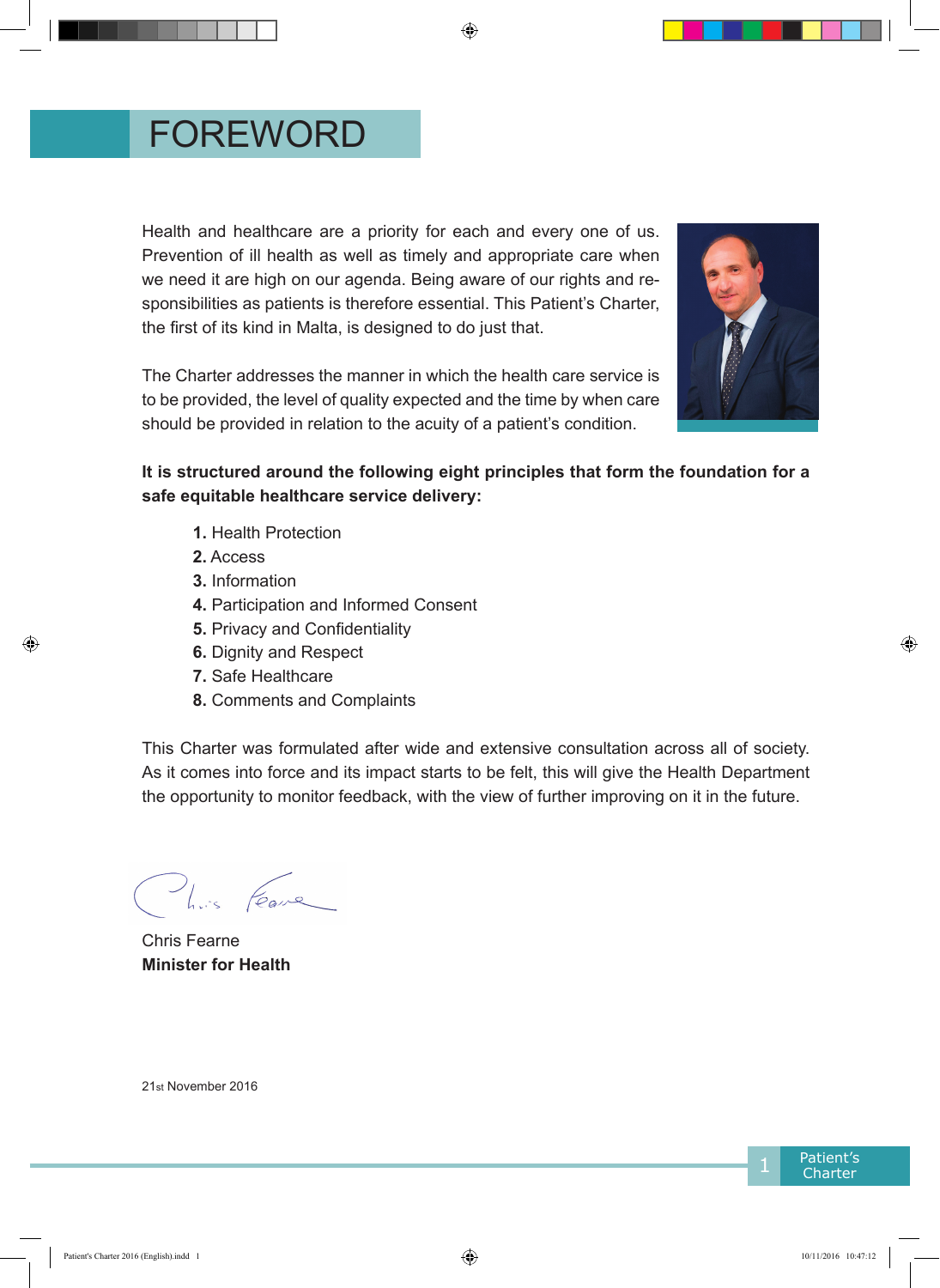# TABLE OF CONTENTS

| Principle 4: Shared decision making and informed consent 13 |
|-------------------------------------------------------------|
|                                                             |
|                                                             |
|                                                             |
|                                                             |
|                                                             |
|                                                             |

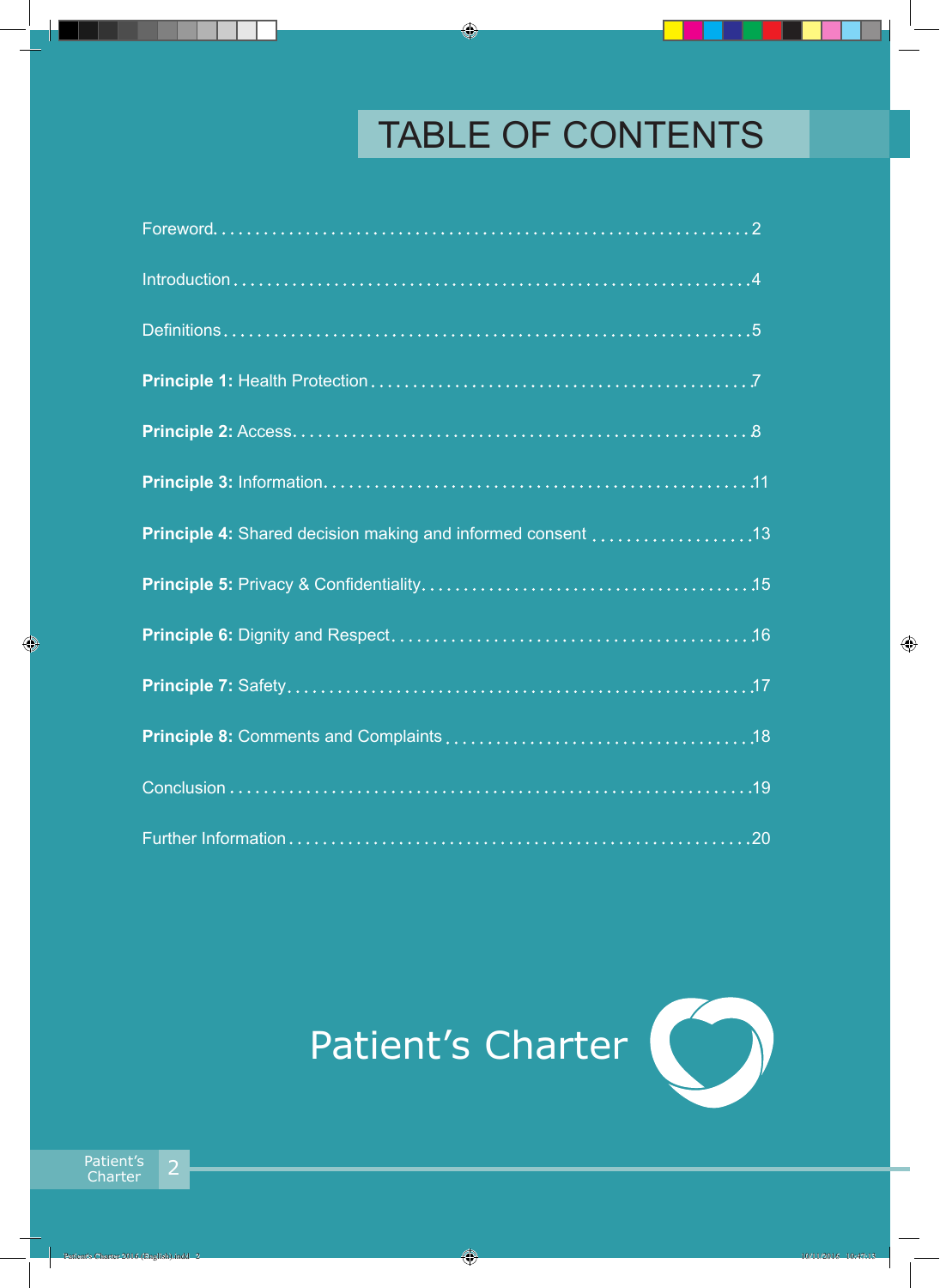# INTRODUCTION

This Charter highlights the level of service one would expect when utilizing public health services. The Charter is aimed to facilitate the relationship between service users and service providers. It aims to provide a means to allow the service to work effectively and to make sure that the resources are used efficiently. Expected increased accountability will ensure a positive effect on the delivery of care. Seeing that this is the first National Patient's Charter of its kind and that in a number of fields there is an element of catching up to do, it is envisaged that the targets set out in this Charter will come into full effect within one year from its publication.

### **Main Principles**

The Charter is based on the principles that form the foundation for a safe, equitable, healthcare service delivery. These principles have been established following a thorough review of local and international patient's charters and other similar instruments. The rights and responsibilities represent a commitment or definition of what should be expected by the users and the healthcare providers within the Public Health Service. They are designed to promote care which is personalized, disease preventative and participatory, as stated in the Health Act.

#### **The eight principles are the right to:**

- **1.** Health Protection
- **2.** Access
- **3.** Information
- **4.** Participation and Informed Consent
- **5.** Privacy and Confidentiality
- **6.** Dignity and Respect
- **7.** Safe Healthcare
- **8.** Comments and Complaints

These principles set the service users' participation as a key priority in all healthcare services.

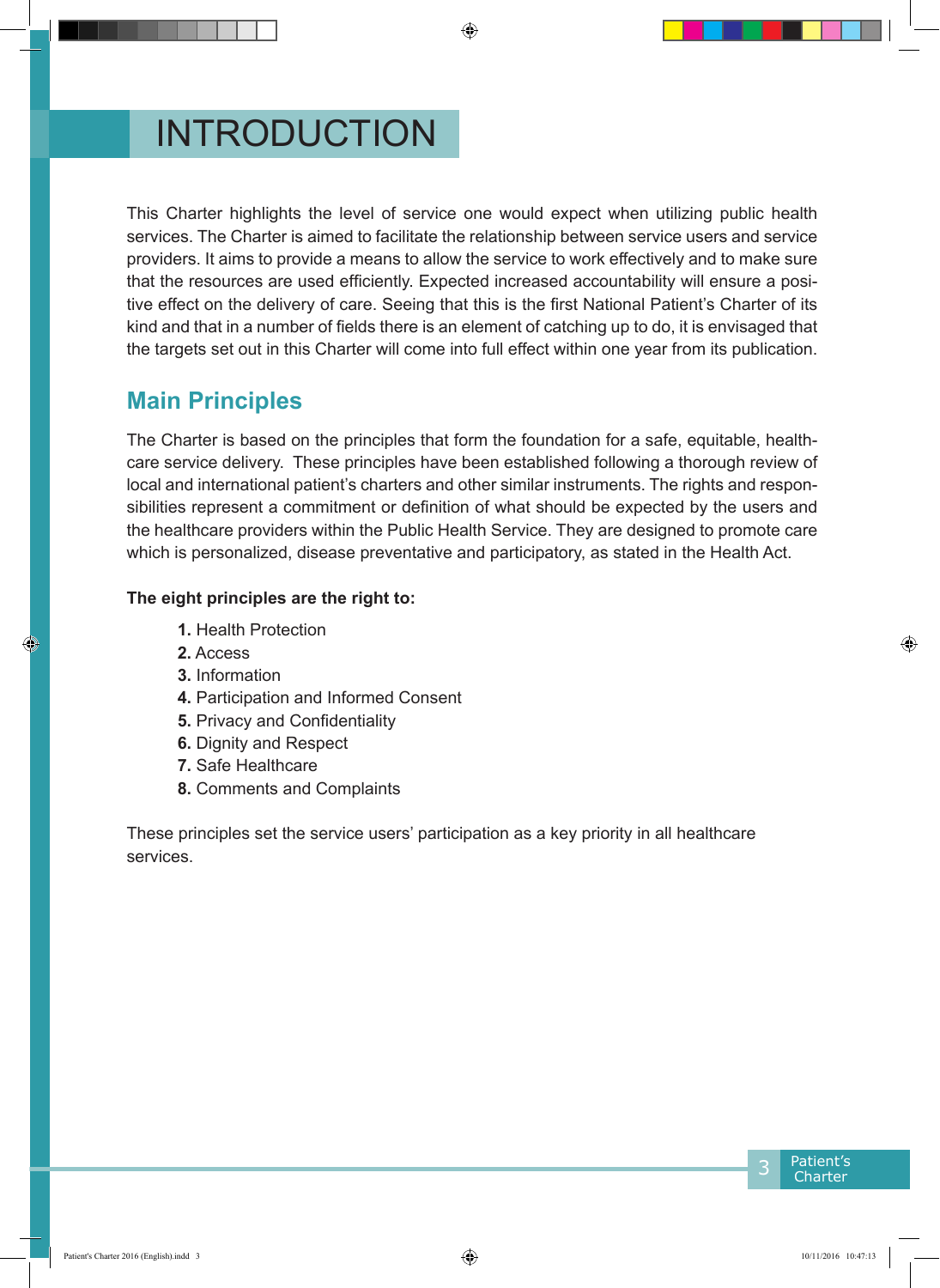#### **The terms used in this document unless otherwise stated are defined as follows:**

| <b>Beneficence:</b>                    | Beneficence is an action that is done for the benefit of others.<br>Beneficent actions can be taken to help prevent or remove<br>harms or to simply improve the situation of others.                                        |  |
|----------------------------------------|-----------------------------------------------------------------------------------------------------------------------------------------------------------------------------------------------------------------------------|--|
| <b>Carers:</b>                         | Individuals who, as significant others or friends, care for other<br>persons to whom healthcare is being provided.                                                                                                          |  |
| <b>Charter:</b>                        | A statement of commitments on right and responsibilities.                                                                                                                                                                   |  |
| <b>Cross-border healthcare:</b>        | Healthcare provided or prescribed in a Member State other than<br>the Member State of affiliation, Malta.                                                                                                                   |  |
| <b>Emergency:</b>                      | A situation requiring immediate attention and remedial action.                                                                                                                                                              |  |
| Health:                                | A state of complete physical, mental and social well being and<br>not merely the absence of disease or infirmity.                                                                                                           |  |
| <b>Health Care:</b>                    | Health services provided by health professionals to patients to<br>assess, maintain or restore their state of health, including the<br>prescription, dispensing and provision of medicinal products<br>and medical devices. |  |
| <b>Healthcare organisation:</b>        | The organisation/institution delivering healthcare ranging from<br>primary, secondary to tertiary care.                                                                                                                     |  |
| <b>Healthcare providers:</b>           | The individuals who are providing the necessary care to the<br>patient.                                                                                                                                                     |  |
| <b>Healthcare services:</b>            | All healthcare services delivered within a hospital, clinic or other<br>community care settings.                                                                                                                            |  |
| <b>Private healthcare</b><br>provider: | Any private healthcare provider in the Maltese territory.                                                                                                                                                                   |  |
| <b>Minister:</b>                       | The Minister responsible for Health.                                                                                                                                                                                        |  |
| Non-maleficence:                       | An ethical principle that obliges one to not inflict intentional<br>harm.                                                                                                                                                   |  |
| <b>Patient:</b>                        | A person who is receiving, or has received, medical attention,<br>care, or treatment, whether in a healthcare setting or otherwise.                                                                                         |  |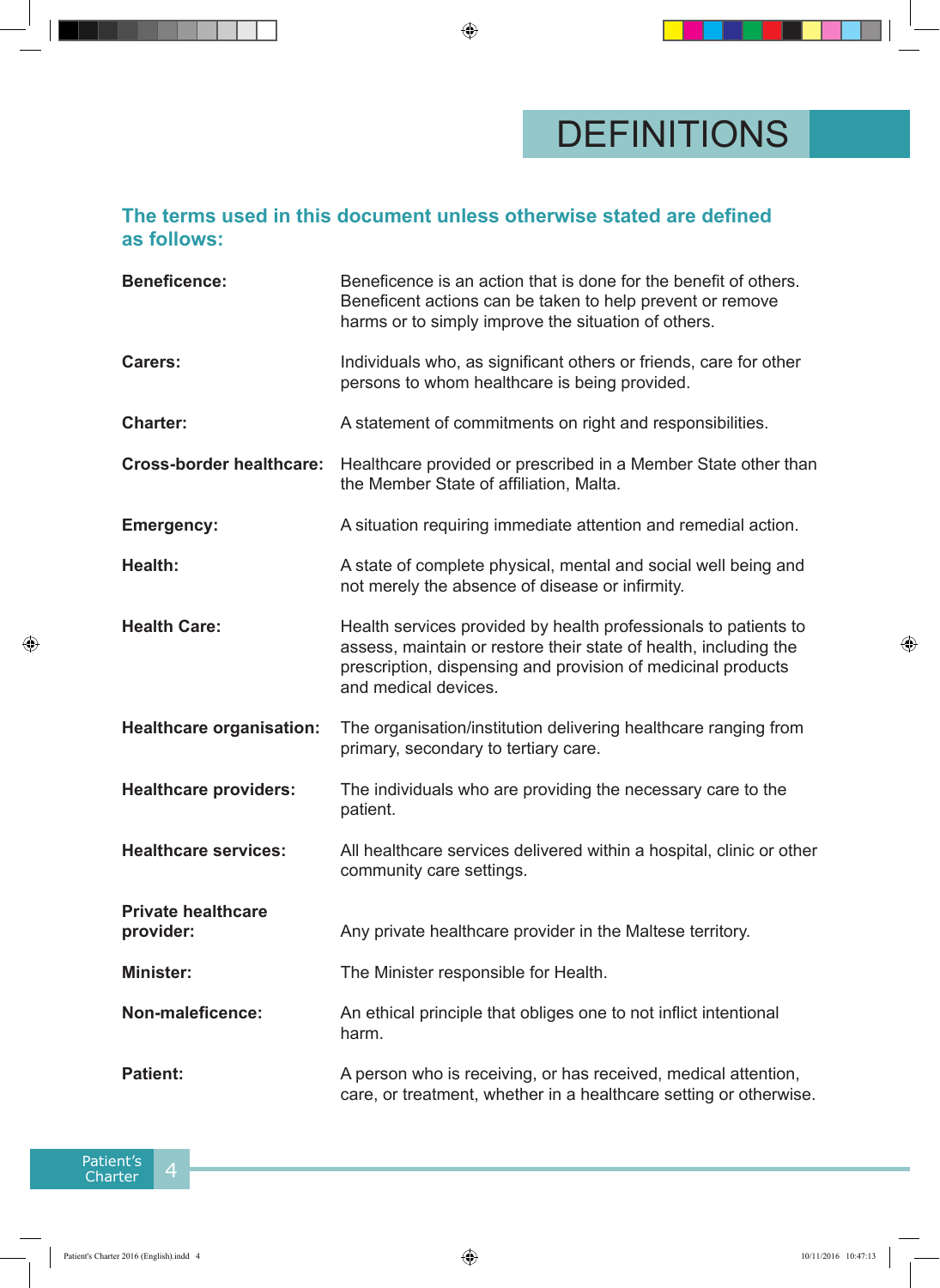# DEFINITIONS

|                            | <b>Point of Clinical decision:</b> For the purposes of the Patient's Charter in its generality and<br>unless the specific clinical context otherwise requires, the<br>point of clinical decision shall be deemed as the point<br>at which the patient has had all the required investigations,<br>including monitoring, and the specialist clinician has identified<br>and documented the care and/or intervention needed and<br>the patient has manifested his agreement to such care, and/<br>or intervention being advised. |
|----------------------------|--------------------------------------------------------------------------------------------------------------------------------------------------------------------------------------------------------------------------------------------------------------------------------------------------------------------------------------------------------------------------------------------------------------------------------------------------------------------------------------------------------------------------------|
| <b>Relative:</b>           | Relative as defined under article 30 of the Social Security<br>Act, but also every person who maintains a close personal<br>relationship with the patient.                                                                                                                                                                                                                                                                                                                                                                     |
| <b>Responsibilities:</b>   | The obligations of patients/service users towards the health<br>services to run efficiently.                                                                                                                                                                                                                                                                                                                                                                                                                                   |
| <b>Service users:</b>      | Individuals who use healthcare services as patients or<br>clients.                                                                                                                                                                                                                                                                                                                                                                                                                                                             |
| <b>Significant others:</b> | Individuals who have a close relationship with the patient.                                                                                                                                                                                                                                                                                                                                                                                                                                                                    |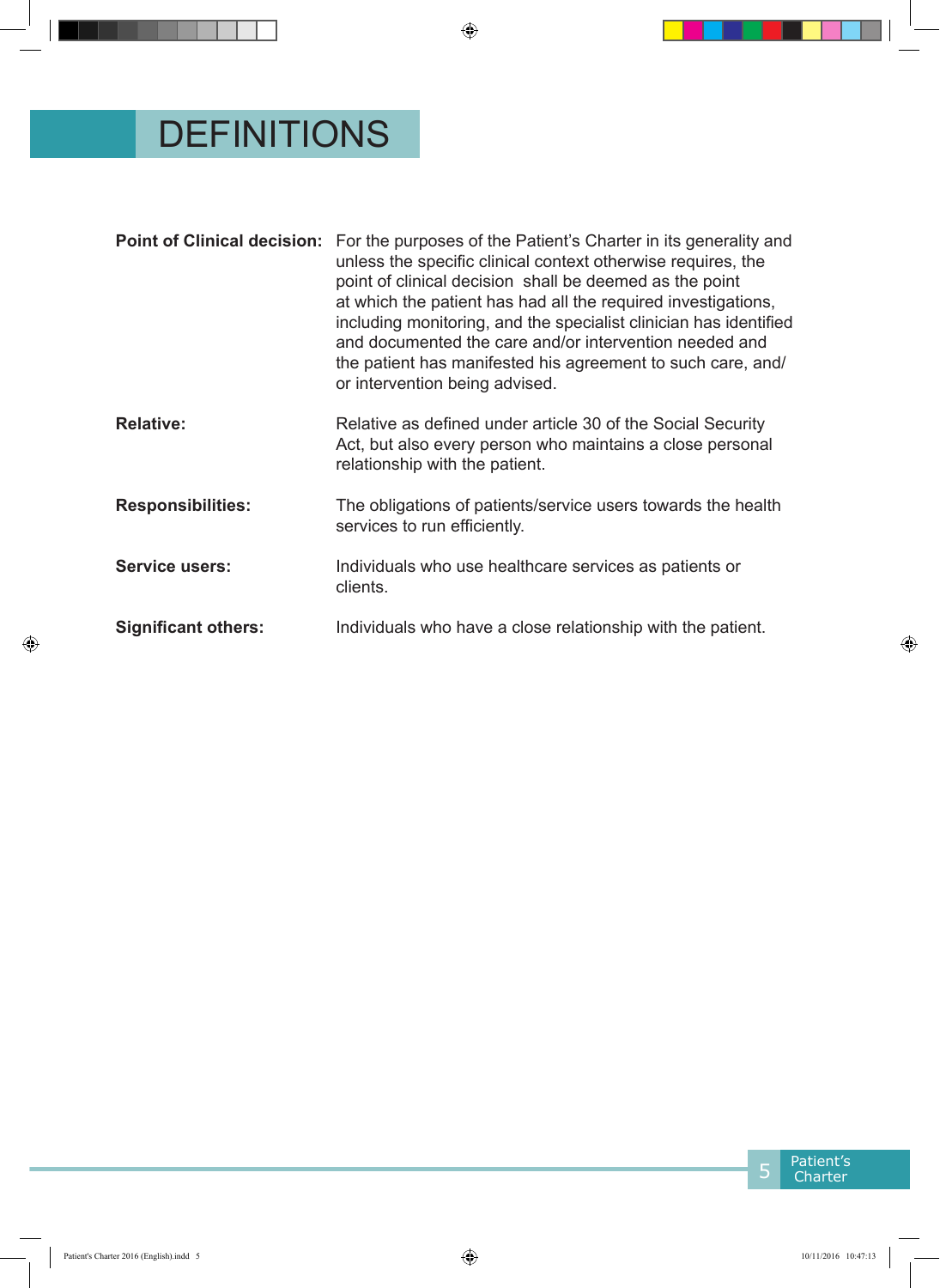# **HEALTH PROTECTION** PRINCIPLE 1

*The right to have services which promote health and wellbeing, prevent disease, support and empower those with chronic illnesses to actively participate in self care.*

### **One has the right:**

- **1.** To receive information and advice on how to stay as healthy as possible.
- **2.** To take part in state-run screening and immunization programmes according to current screening protocols.
- **3.** To receive information and advice on how to best self-manage an existing health problem.
- **4.** To expect that Hospital Acquired Infections (HAI) are given due priority by all health care providers in health settings.
- **5.** To receive the above irrespective of one's age, colour, disability or illness, gender, marriage, civil partnership, maternity, race, religion or belief, sexual orientation, nationality, politics, or social status.

- **1.** To take care of oneself by adopting a healthy lifestyle.
- **2.** To seek information and skills on how to maintain and protect one's health.
- **3.** To participate in current immunization programmes to prevent the spread of infectious disease.
- **4.** To engage in regular check-ups and report any health related changes to a health care provider.
- **5.** To seek assistance from support groups, NGOs and people living with similar conditions.
- **6.** To adopt a positive attitude towards life and health.
- **7.** To respect the rights of others and not to endanger other people's life and health.
- **8.** To comply with any information and advice provided by healthcare professionals on how to best self-manage an existing health problem.
- **9.** In the case of a minor, health protection, care and a healthy lifestyle of the minor shall be the responsibility of the parent or guardian.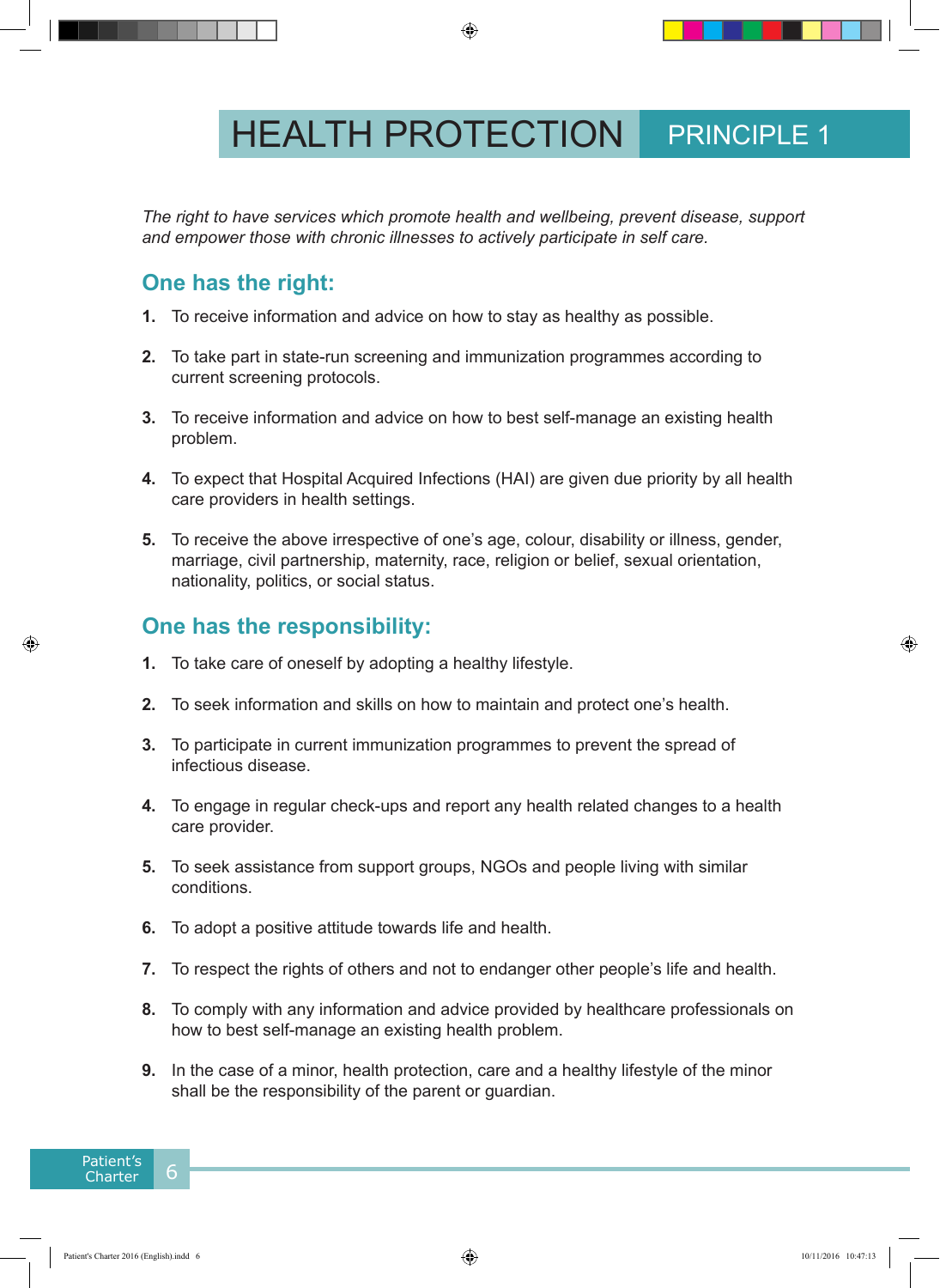*The right to access healthcare services according to the individual health needs and requirements.* 

### **One has the right:**

- **1.** To an efficient medical response system.
- **2.** To receive emergency medical treatment should the need arise.
- **3.** To have access to health services and medicines in accordance with the entitlements determined by the Law of Malta.
- **4.** To have a specialist-led care plan started, where this is clinically recommended. The care plan shall be under the responsibility of an appropriate specialist health professional assigned by the responsible entity.
- **5.** To have care/intervention started immediately in an emergency: (an emergency condition is one that can permanently impair or endanger the life of an individual if not treated immediately). Care/intervention must be initiated immediately upon the first contact with a competent health professional.
- **6.** To have specialist-led treatment/intervention started within a timeframe as stipulated hereunder, unless one chooses to wait longer or it is clinically decided that one waits longer.
	- **a.** In an urgent case: (a condition that has the immediate potential to deteriorate to the point that it may become an emergency or is life threatening). Care/intervention must be initiated within a maximum period of 12 weeks. (not applicable if deterioration is diagnosed);
	- **b.** In a non urgent case (elective): Care/intervention must be initiated within 18 months for a condition that is unlikely to deteriorate quickly and that does not have the immediate potential to become an emergency.

#### **6.1 The right to start treatment within these timeframes does not apply:**

- **a.** if one chooses to wait longer;
- **b.** if delaying the start of one's treatment is in one's best clinical interests;
- **c.** if it is clinically appropriate for one's condition to be actively monitored in secondary care without clinical intervention or diagnostic procedures at that stage;
- **d.** if the treatment is no longer necessary;
- **e.** if one fails to attend for a scheduled appointment without a good and valid reason or;
- **f.** in cases requiring organ transplants.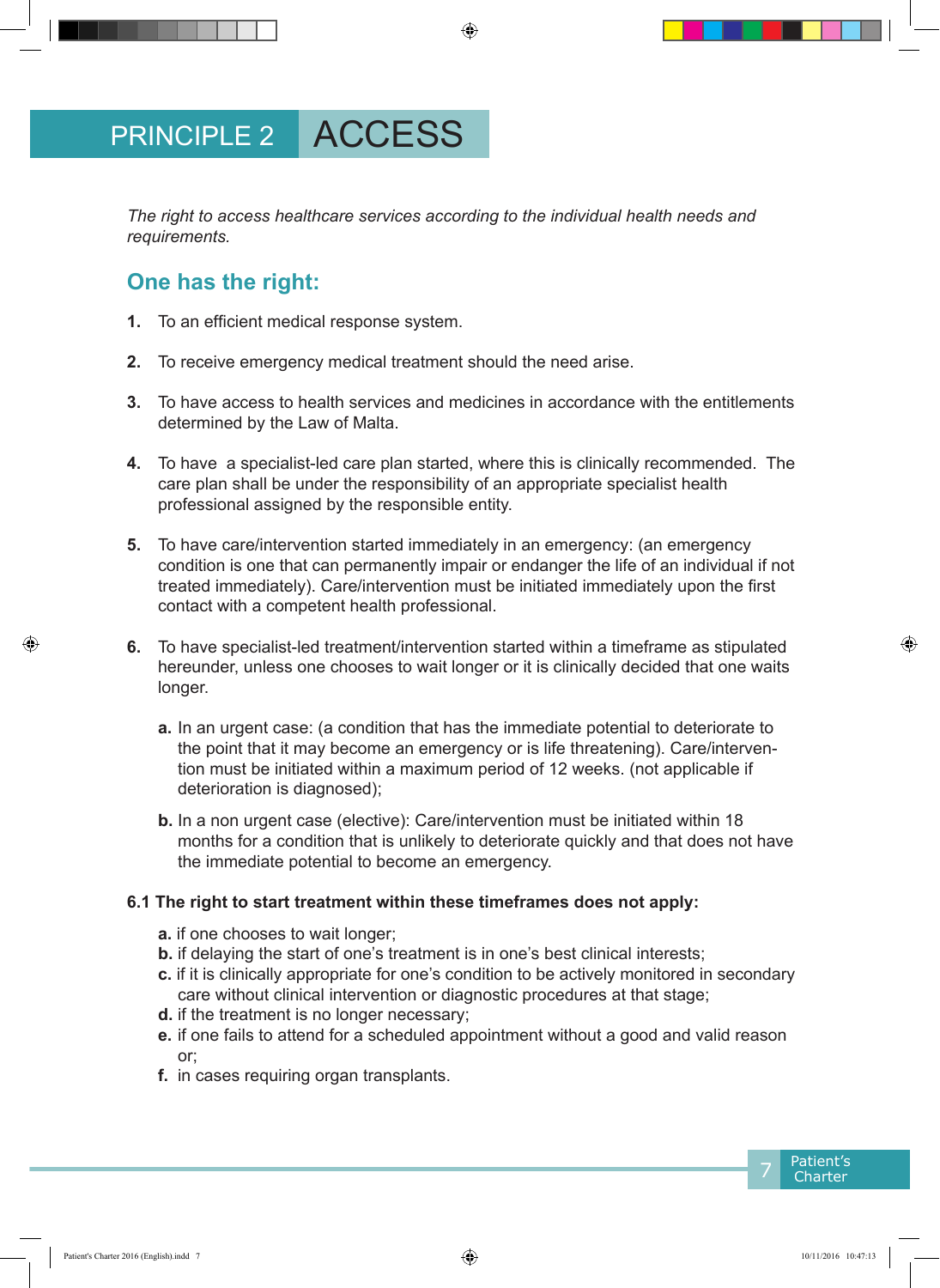

#### **Accident and Emergency Department:**

| <b>Acceptable waiting times</b>                                             | $50th$ percentile | 90 <sup>th</sup> percentile |
|-----------------------------------------------------------------------------|-------------------|-----------------------------|
| Time for physician initial assessment                                       | 2 hours           | 4 hours                     |
| <b>Length of stay</b>                                                       |                   |                             |
| Discharged patients                                                         | 4 hours           | 6 hours                     |
| Time to transfer to in-patient bed<br>(time from decision to admit patient) | 6 hours           | 8 hours                     |

- **7.** To expect to be told how long one is likely to have to wait when placed on a waiting list for surgery, a procedure, test or treatment.
- **8.** To seek preauthorization for healthcare through a local private healthcare provider or in another European country for state or private treatment, in accordance with the Maltese Cross-Border Healthcare Regulations, under the Health Act, if a predetermined maximum acceptable waiting time is not respected. Individuals who may wish to receive further information and clarifications about this right may contact The National Contact Point through link: https://health.gov.mt/en/cbhc/ Pages/Cross-Border.aspx.
- **9.** To access Public Health Services in Malta and Gozo irrespective of age, colour, disability or illness, gender, marriage, civil partnership, maternity, race, religion or belief, sexual orientation, nationality, politics, or social status.
- **10.** To have available adequate and timely healthcare based on one's need and not on one's ability to pay. This must take into account the rights of other patients, clinical judgment and the most efficient use of resources and entitlements available as provided by the Ministry for Health.
- **11.** To receive information on the availability of all National Health Services in Malta.
- **12.** To be transferred to another public healthcare clinic or public hospital when a recommended medical treatment is not available at the public hospital that the patient was admitted to (e.g. Gozo to Malta transfer).
- **13.** To expect that the national healthcare policy makers will assess the country's healthcare needs and provide the services it considers necessary to meet them.
- **14.** To have access to the Pharmacy of Your Choice scheme according to entitlement.
- **15.** To be provided with all the information required for one to access all healthcare support services available in the community.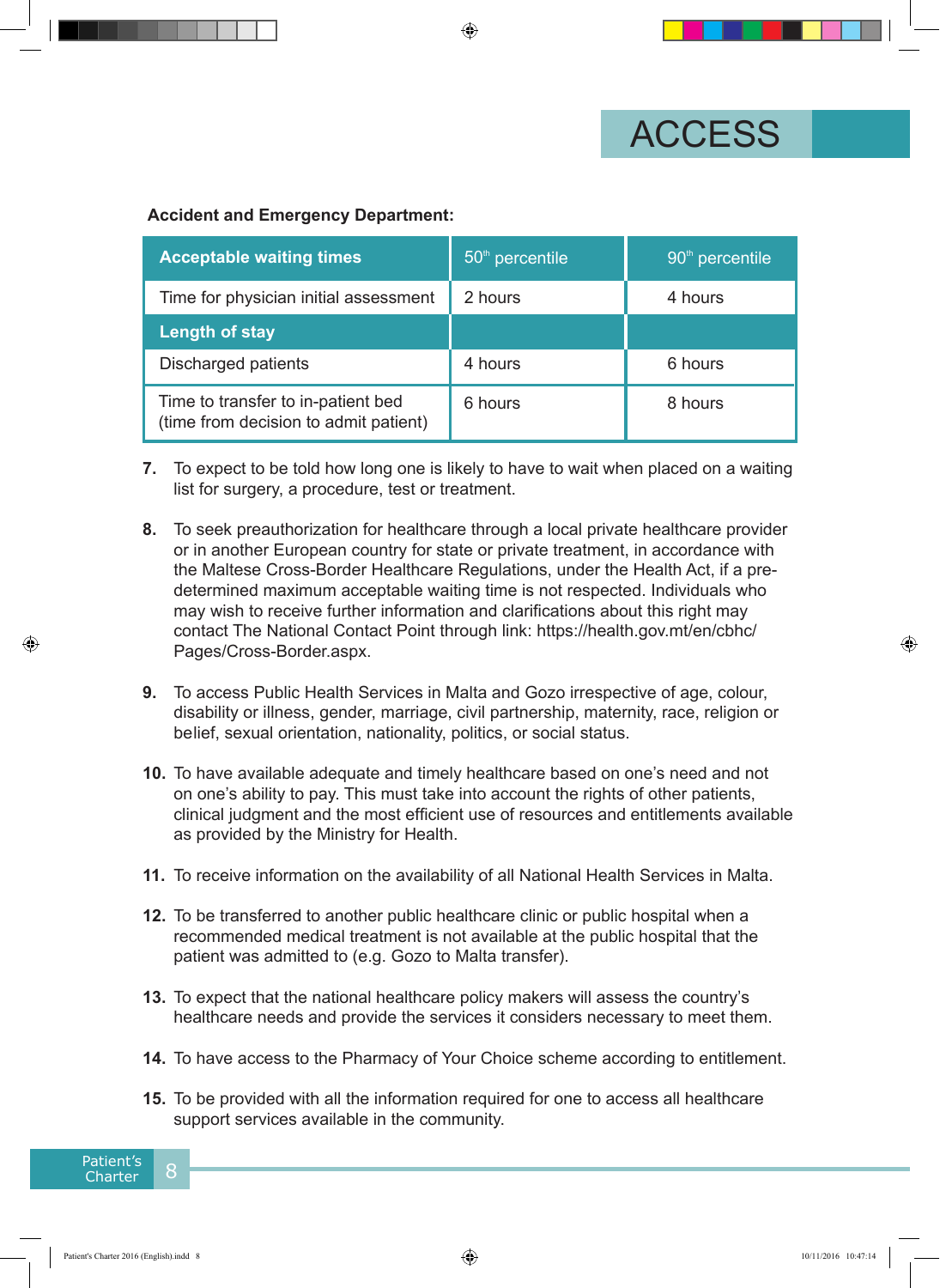## ACCESS

- **1.** To attend for a scheduled appointment.
- **2.** To be on time for scheduled appointments. One has to notify a member of the healthcare staff if one is not able to attend.
- **3.** To be at home at the agreed date and time if one is availing himself/herself of community healthcare services.
- **4.** To provide healthcare providers with up-to-date information about one's contact details.
- **5.** To use health services appropriately and responsibly. One should do his/her utmost to contribute towards reducing waste of any type of resource such as medicines.
- **6.** To understand that there are pressures and limitations of resources on the health service and those working within it.
- **7.** To resort to the National Accident and Emergency department appropriately.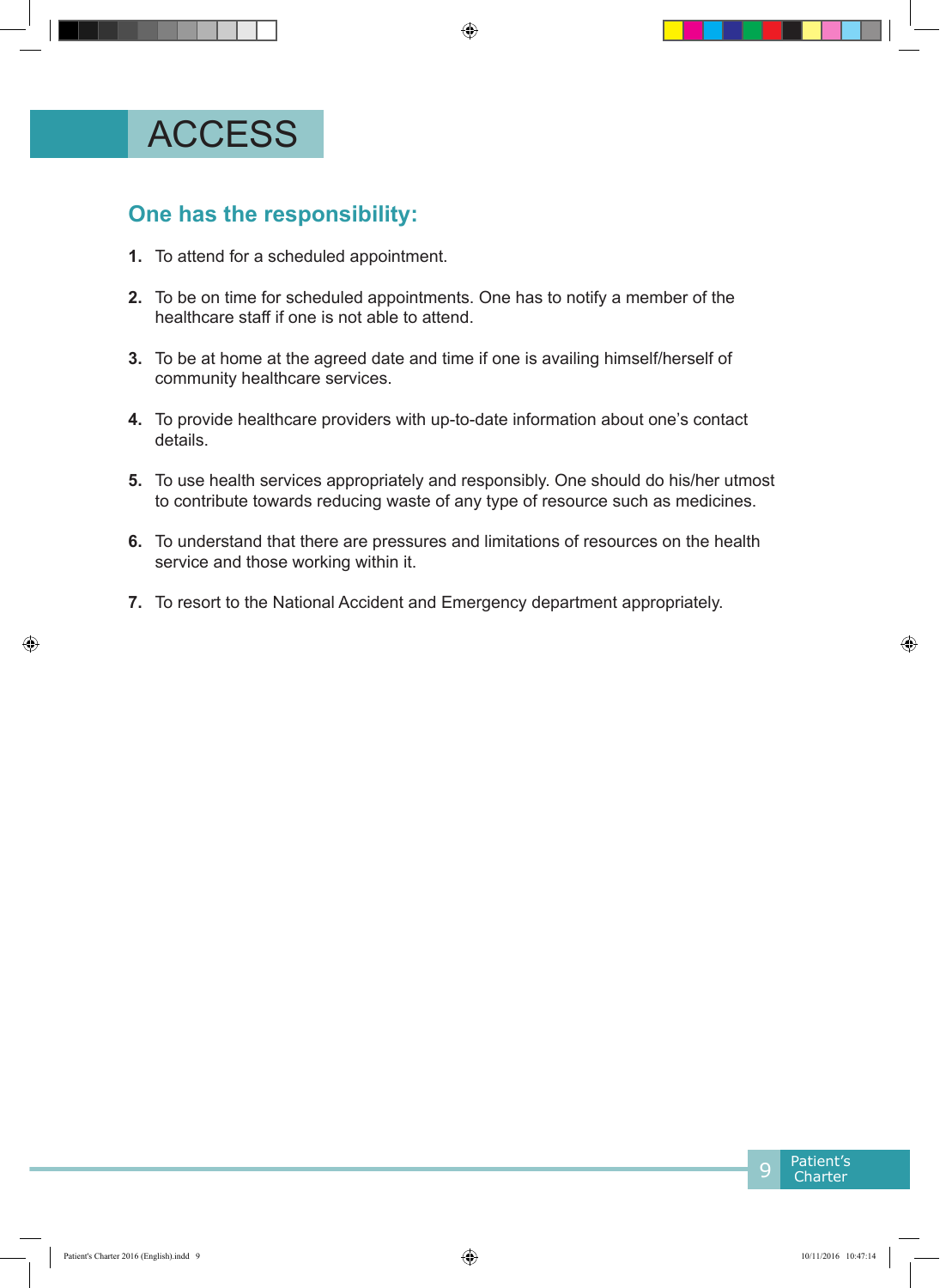*The right to give and receive information*

#### **One has the right:**

- **1.** To receive all the information about his/her medical condition, the care/treatment one is receiving, together with care options within established local parameters, risks and prognosis.
- **2.** To expect to be told the names and roles of the healthcare providers responsible for one's care. Every employee should be wearing an identification badge that clearly displays his/her name and designation within the organization.
- **3.** To request a change of Consultant.
- **4.** To ask questions about one's condition and to have access to information held in the patient's own file and records according to stipulated policies.
- **5.** To get support and enough information to participate in the management of one's condition. This should include how and when to take medications and how to access other support services that could help improve the patient's wellbeing.
- **6.** To receive the appropriate information on how to assess and, if possible, self-manage pain.
- **7.** To receive information related to the rules and regulations of a healthcare organization one is currently being cared for in.
- **8.** To expect to receive all the relevant information related to clinical trials of any form that one may be subjected to.
- **9.** To participate and discuss ethical matters that may arise in the course of one's care including treatment, participation in research or educational projects.
- **10.** To be given an explanation of the need for transfer to another unit or facility, for example from Gozo to Malta or vice versa, or from a ward to another ward, or from a public hospital to another hospital.
- **11.** To access information and advice on how to give feedback, make comments and raise concerns, or make complaints about care received and services provided.
- **12.** To refuse information about one's health.
- **13.** To receive a discharge note/letter that could be handed to and discussed further with the doctor taking care of the patient in the community.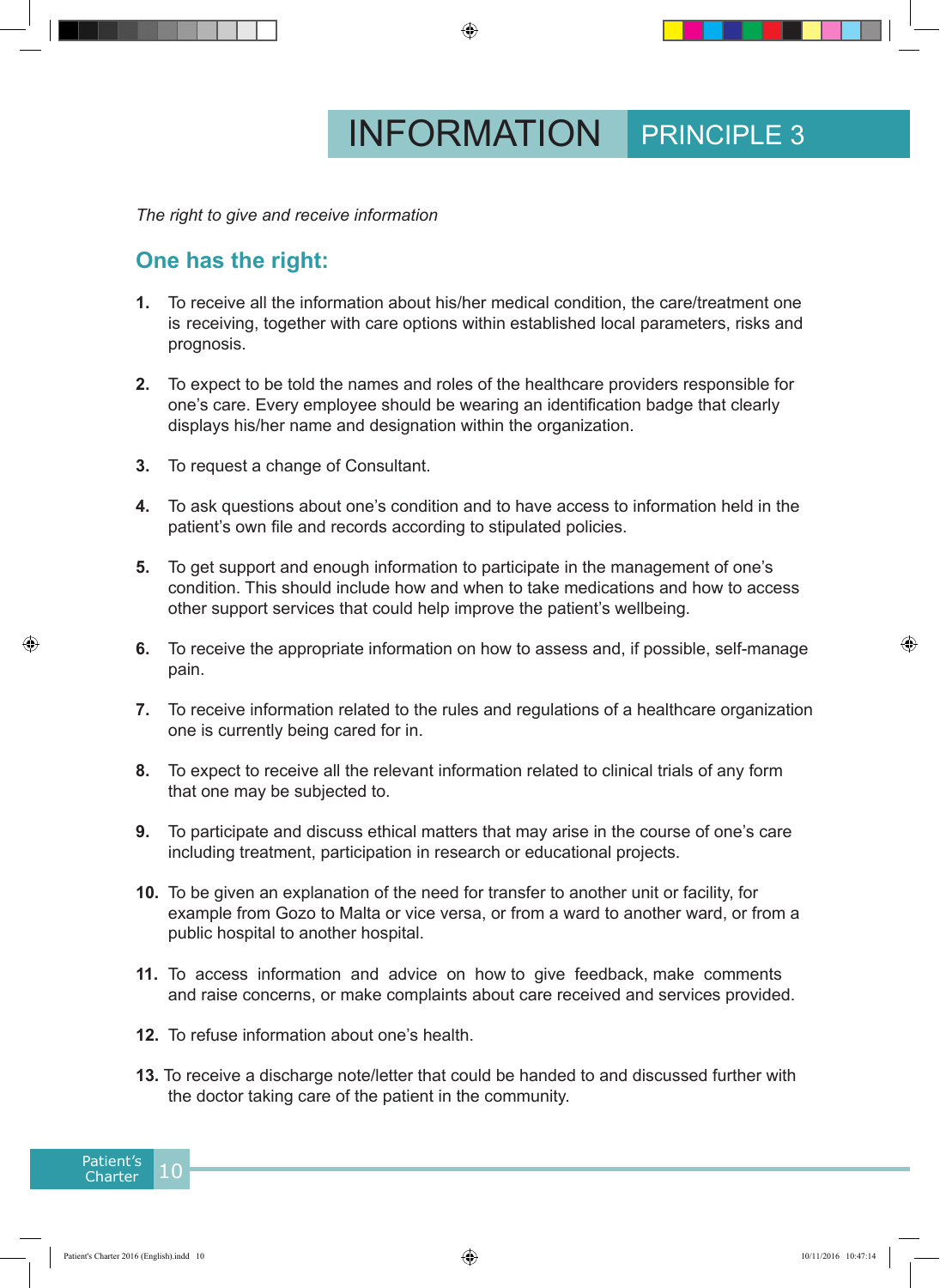# INFORMATION

- **1.** To seek support, information, and skills to adopt a healthier lifestyle and/or manage his/her condition.
- **2.** To inform healthcare providers of any changes in one's contact details.
- **3.** To provide complete and accurate information about one's health and medical history, including medications, hospital stays, herbal remedies and any other matters that pertain to one's health.
- **4.** To be truthful and to describe symptoms to their best ability to healthcare providers.
- **5.** To request information or clarification about one's health status or treatment.
- **6.** To discuss pain management, ask for pain relief when needed, and to inform a healthcare provider about the effectiveness of any treatment being prescribed.
- **7.** To comply with the written information on the discharge plan as discussed and agreed with the healthcare providers, and report any changes in one's condition following discharge.
- **8.** To withhold from initiating or participating in fraudulent healthcare and to report unethical behaviour of healthcare providers to the appropriate authorities. This includes refraining from requesting incorrect information, receipts, certificates or unnecessary treatment.
- **9.** To provide evidence of identity when seeking health services.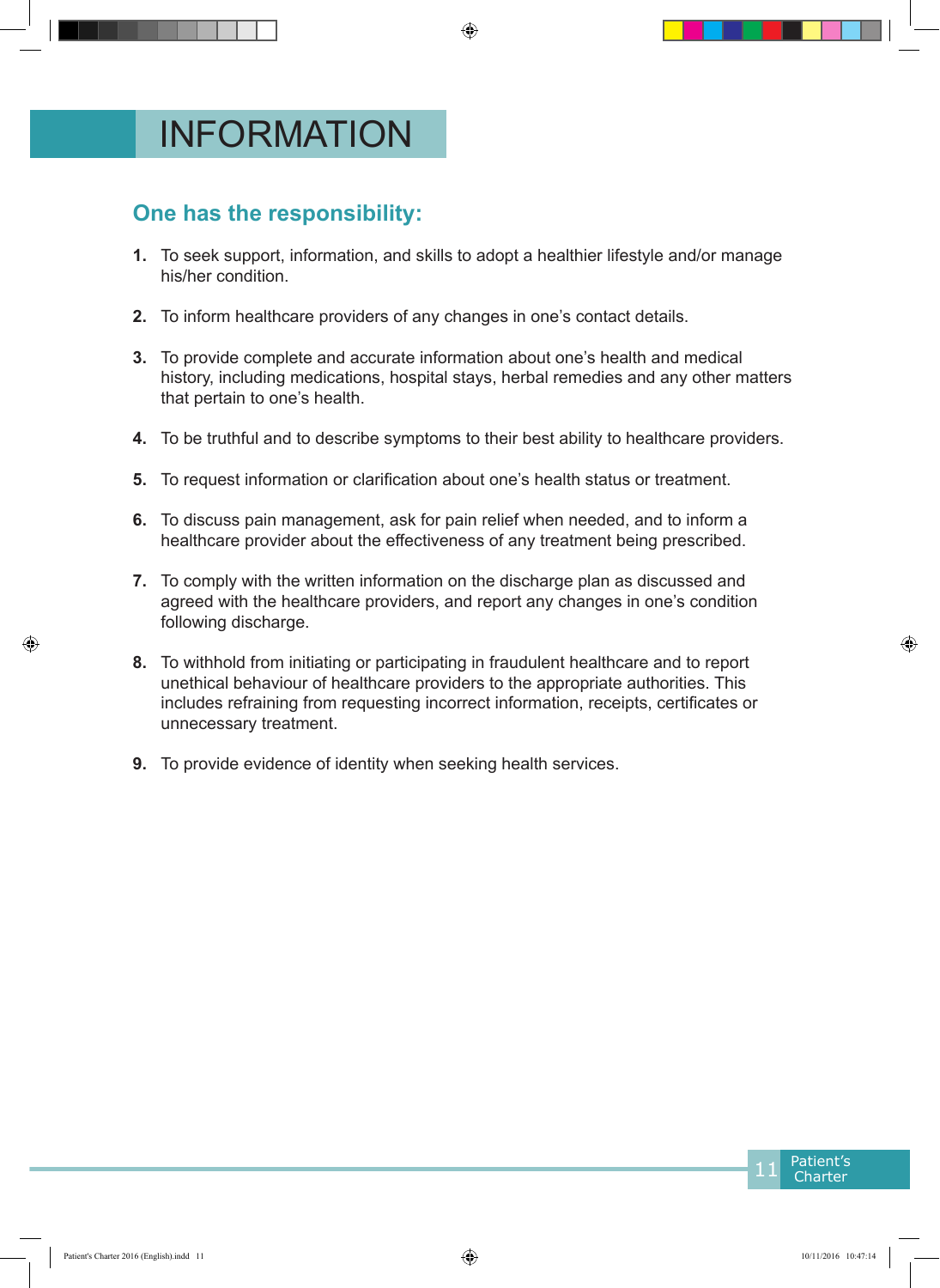## PRINCIPLE 4 SHARED DECISION MAKING AND INFORMED CONSENT

*One has the right to participate in the collaborative process of decision making related to one's particular healthcare needs and to make an informed consent about one's treatment and care.*

### **One has the right:**

- **1.** To be given all the information related to risks, benefits and consequences of refusal of any treatment or care, for one to be able to make an informed choice. When mentally competent, one has the right to accept or refuse any treatment, examination, test or screening procedure that is offered in accordance with the law. Refusal of treatment must be signed and documented, this decision must be countersigned by a witness.
- **2.** To participate in decisions about one's care. Healthcare professionals should refrain from making decisions related to care and treatment without the patient's direct participation except in exceptional cases.
- **3.** To be actively involved during ward rounds. The healthcare professionals should discuss the care plan formulated during ward rounds with the patient and ensure understanding.
- **4.** To involve the family or carer and the family doctor in any form of decision making process if one wishes to.
- **5.** To discharge oneself even if the decision is against the physician's advice unless:

**a.** One has certain infectious diseases that may influence the health of others, or;

**b.** One is incapable of maintaining his/her own safety or the safety of others as defined by law.

One will be requested to sign a 'Discharge at Request' form prior to leaving the healthcare establishment. The healthcare provider cannot be held liable for any consequences arising from this course of action.

- **6.** To withdraw the consent to any diagnostic or treatment procedures if one decides so, after giving consent.
- **7.** To receive a detailed explanation of the nature and consequences of any research or clinical trials that one might be invited to take part in, before it is conducted, and to obtain and document one's consent or refusal to participate.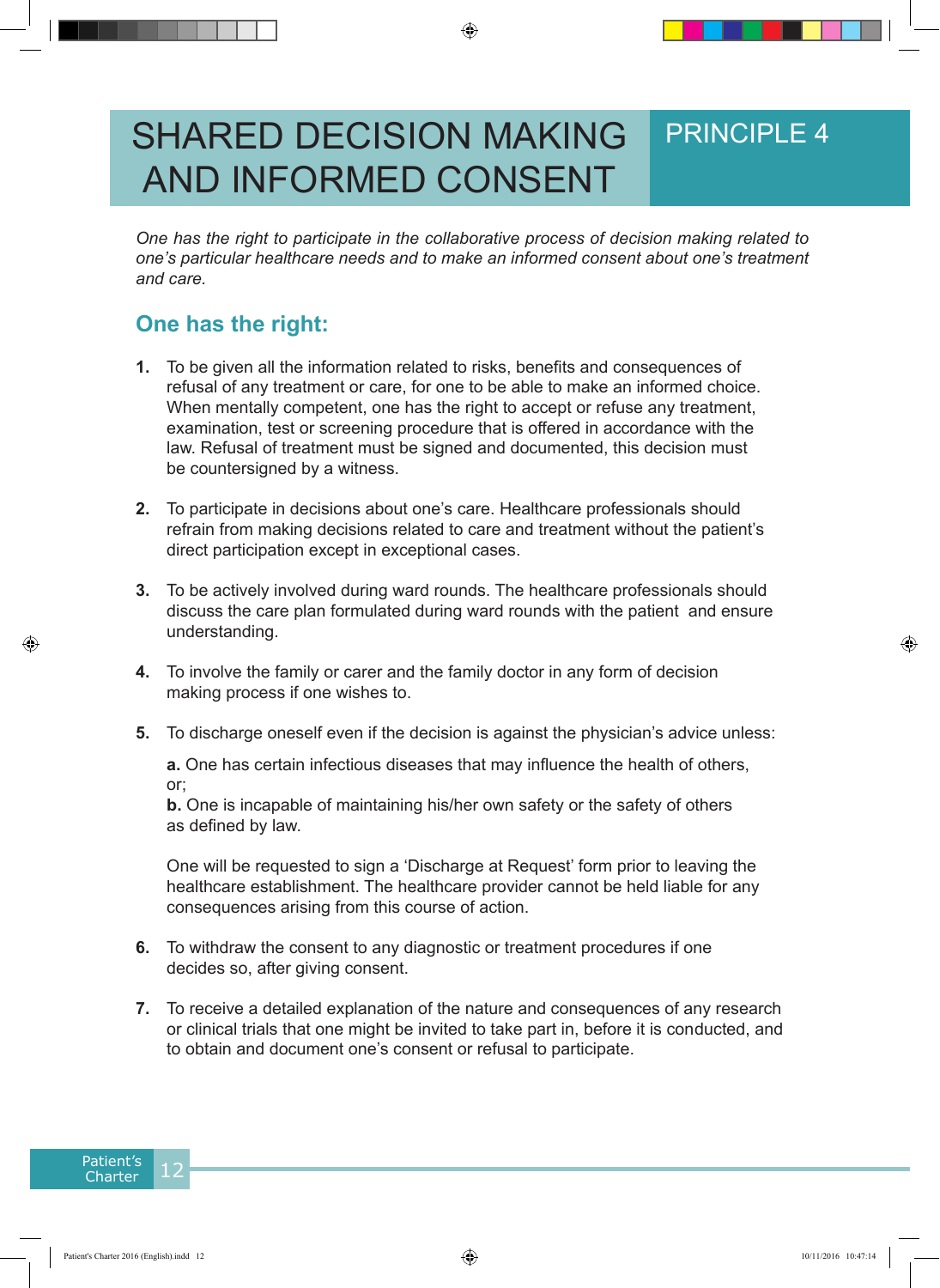# SHARED DECISION MAKING AND INFORMED CONSENT

- **8.** To be informed and to be completely free of coercion in deciding whether to accept, decline, or withdraw, at any stage, to take part in clinical research or student training.
- **9.** Right to involve a pharmacist in matters relating to prescribed medicines.

- **1.** To take an active part in discussions and decisions about one's healthcare and treatment.
- **2.** To inform the healthcare provider of any changes in one's health condition.
- **3.** To comply with the hospital/ward/unit/pharmacy rules and policies.
- **4.** To follow the plan of care well. One is responsible for any decision and outcome if he/she decides not to follow the agreed advice or the recommended treatment.
- **5.** To discuss any limitations that may impede a person from following the plan of care.

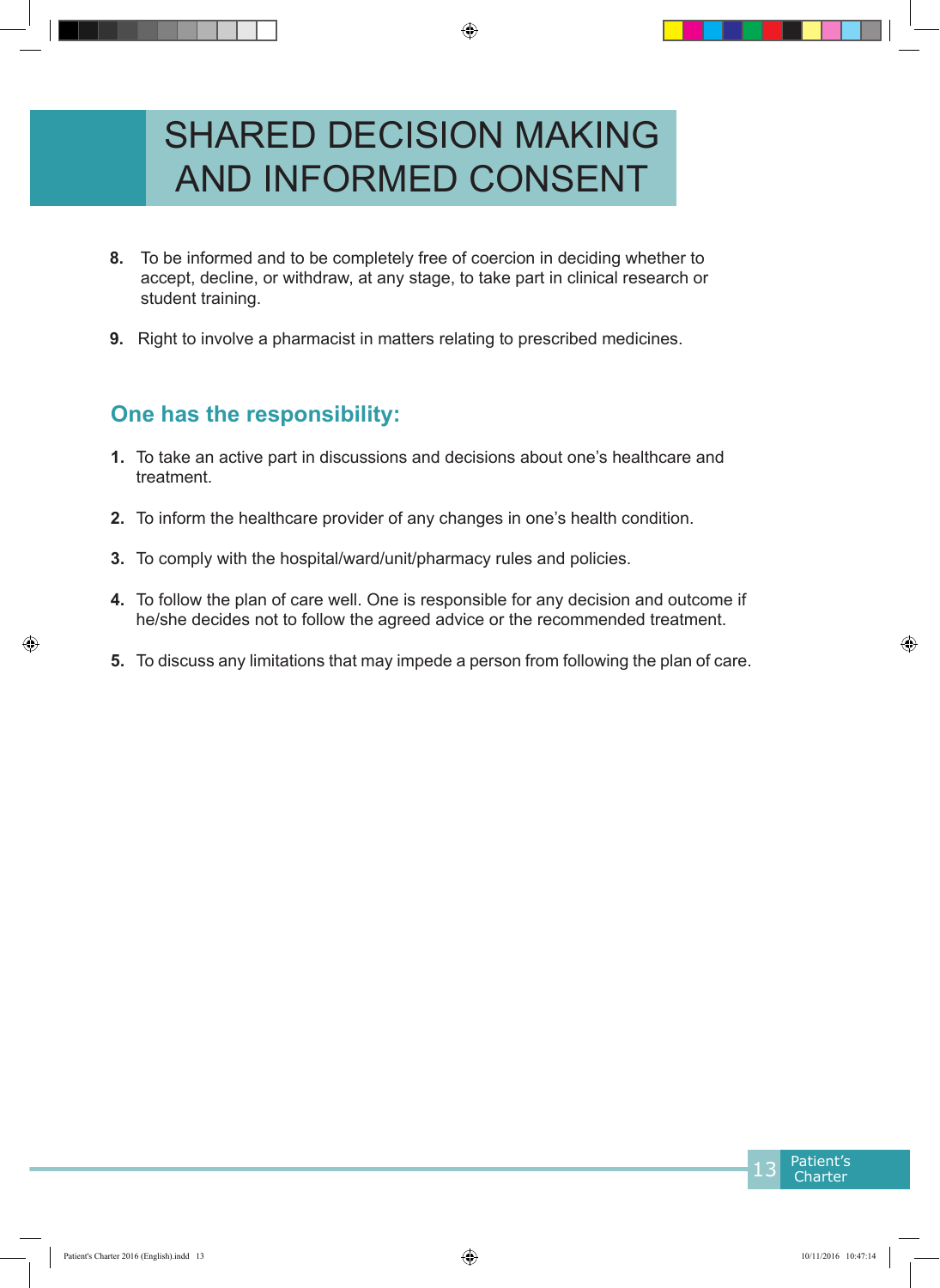## PRIVACY & CONFIDENTIALITY PRINCIPLE 5

*The right to privacy and confidentiality.*

#### **One has the right:**

- **1.** To expect that one's privacy is respected when receiving healthcare according to the different circumstances. One is entitled to know what role each present individual has in one's care.
- **2.** For all personal health information to be stored and processed in accordance with Art. 257 of the Criminal Code and the Data Protection Act.
- **3.** To express the wish for personal health information not to be shared in particular ways such as with a family member.
- **4.** To accept or refuse consent for photos to be taken for teaching purposes or to guide clinical effectiveness
- **5.** To access one's own health records in accordance with the protocol set by the health care establishment.

- **1.** To ensure that health records are accurate and up-to-date. One should inform the healthcare providers of any changes in name, address, phone number or other details.
- **2.** To inform healthcare personnel if any information on one's health records is incorrect.
- **3.** To help healthcare providers in safeguarding patient confidentiality by respecting the privacy of other service users.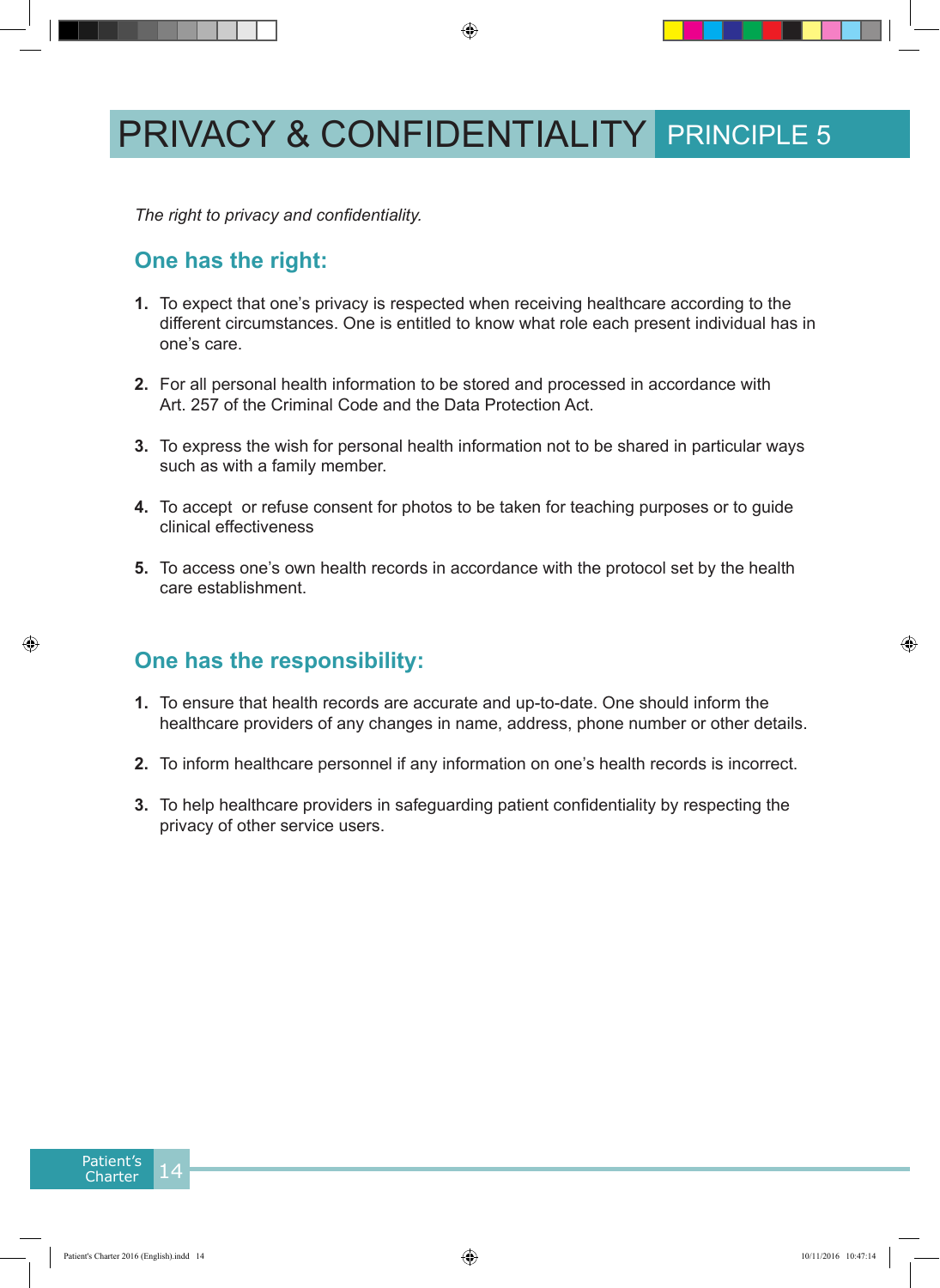## PRINCIPLE 6 DIGNITY AND RESPECT

*The right to be shown respect, dignity and consideration.*

### **One has the right:**

- **1.** To be treated as an individual. One should expect that the healthcare providers demonstrate dignity, patience, empathy, tolerance and courtesy.
- **2.** To receive care in a way that is respectful to one's age, colour, disability or illness, gender, marriage, civil partnership, maternity, race, religion or belief, sex or sexual orientation, nationality, or social status.
- **3.** To be given time to decide about any examination or treatment without coercion from healthcare providers. This is superseded in case of an emergency.
- **4.** To expect to receive the necessary treatment to reduce suffering and pain in each phase of an illness.
- **5.** To expect an end of life care that is dignified, comforting and supporting relief from any unnecessary suffering.
- **6.** To be constantly accompanied by someone of one's choice during an end of life situation, in accordance with the healthcare establishment's rules and policies.

- **1.** To treat healthcare staff and other patients, carers, and family members with dignity and respect.
- **2.** Not to be violent or aggressive towards healthcare staff or other patients, their carers, and family members.
- **3.** Not to subject any healthcare staff to any racial, sexual or any other kind of harassment or abuse.
- **4.** To respect all ward policies and procedures.

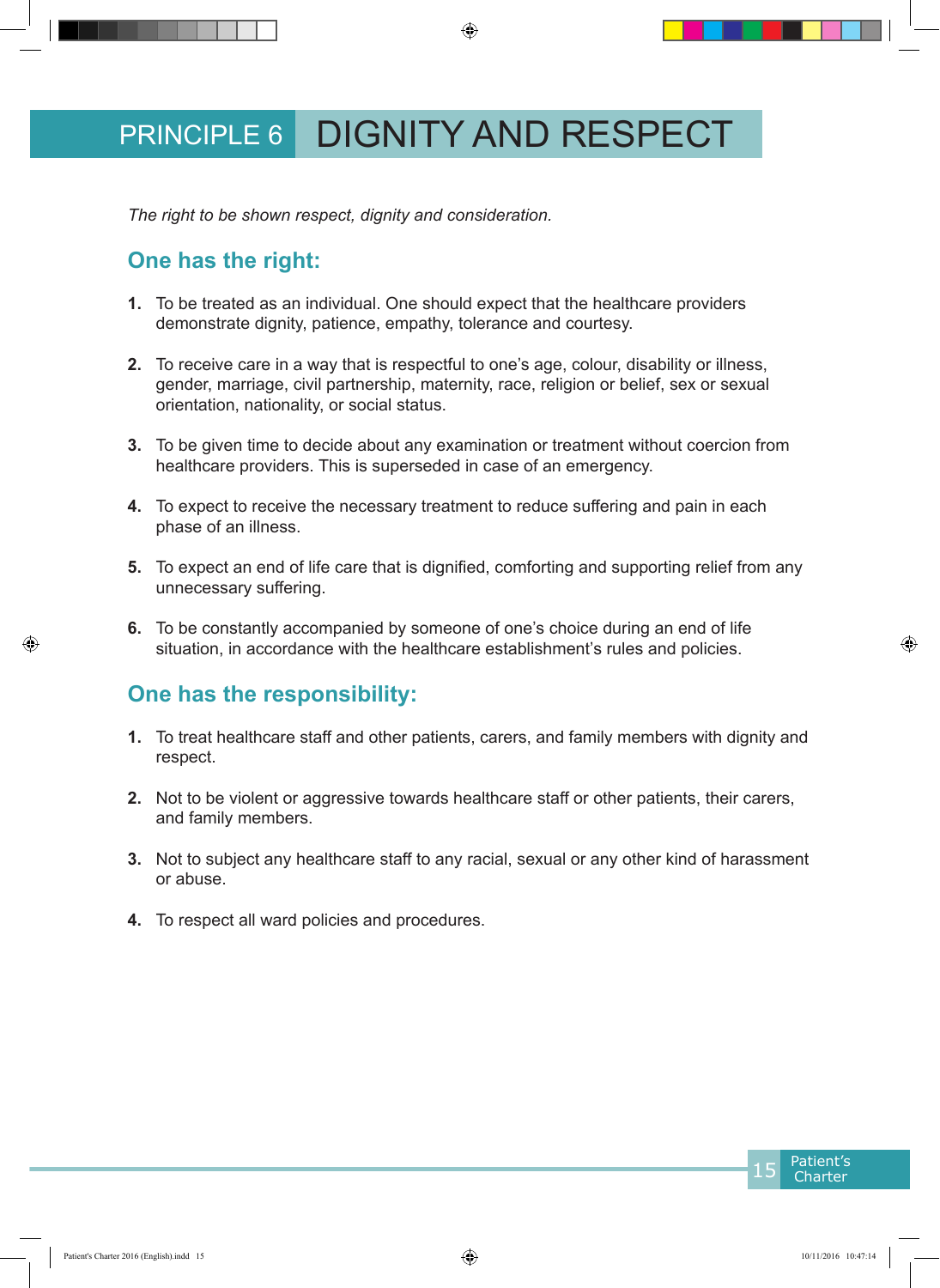SAFETY PRINCIPLE 7

*The right to safe and effective care.*

#### **One has the right:**

- **1.** To access health services and treatments that meet safety standards.
- **2.** To expect that the care one receives will be free from harm resulting from the poor functioning of healthcare services, medical malpractice and error. Proper handover is pertinent to achieve a safe seamless continuity of care.
- **3.** To expect that any care and treatment received is provided by properly qualified and experienced staff.
- **4.** To expect that the treatment is provided in an appropriate, safe and clean environment.
- **5.** To expect that healthcare staff should always attend to hand hygiene prior to the initiation of any type of procedure.
- **6.** To be free from restraints unless required for medical treatment or patient safety. This need should be frequently reviewed.
- **7.** To expect that all healthcare establishments meet the required standards of hygiene as set by law and agreed by the National Health services in Malta.
- **8.** To expect that every healthcare organisation is continuously amending and updating policies, regulations, providing training, and monitoring services to ensure that the patients are receiving the right quality of care in a timely manner.
- **9.** To receive healthcare that is holistic in its approach.

- **1.** To forward any information related to the medicines one is taking to the healthcare professional caring for the patient.
- **2.** To follow any advice one is given regarding medication and treatment.
- **3.** To inform a healthcare professional about any known or possible allergies to any medicines, foods, and materials.
- **4.** To finish any course of agreed treatment and to consult a doctor before deciding to change or stop any treatment.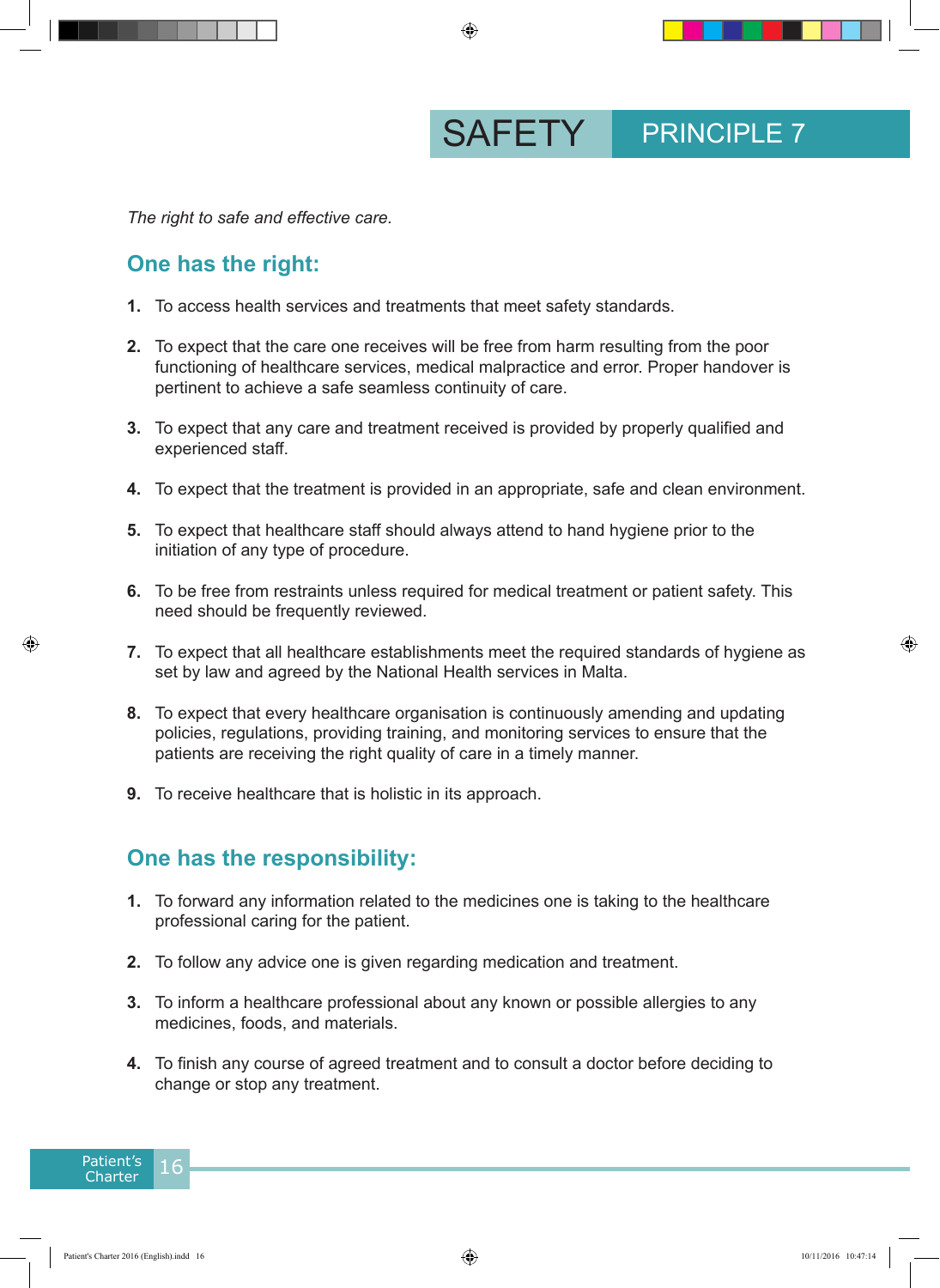

- **5.** Not to take any medication that is expired or prescribed for someone else.
- **6.** To store medicines in an appropriate environment and in a safe place.
- **7.** To use healthcare equipment only for its intended use.
- **8.** To adhere to Infection Control policies in order to help prevent the spread of infections and diseases when someone is visiting or receiving care in any healthcare entity.
- **9.** To attend to hand hygiene, before visiting a hospital ward.
- **10.** To refrain from visiting patients in hospital if one is unwell.
- **11.** To refrain from sitting on the bed of any patient if one is visiting someone in hospital.
- **12.** To raise any concerns about the safety, effectiveness or cleanliness of services that may affect one's care.
- **13.** To properly care for any equipment being used during a hospital stay or loaned at home for continuation of certain health related treatment and care. Any faulty equipment must be reported and returned immediately.

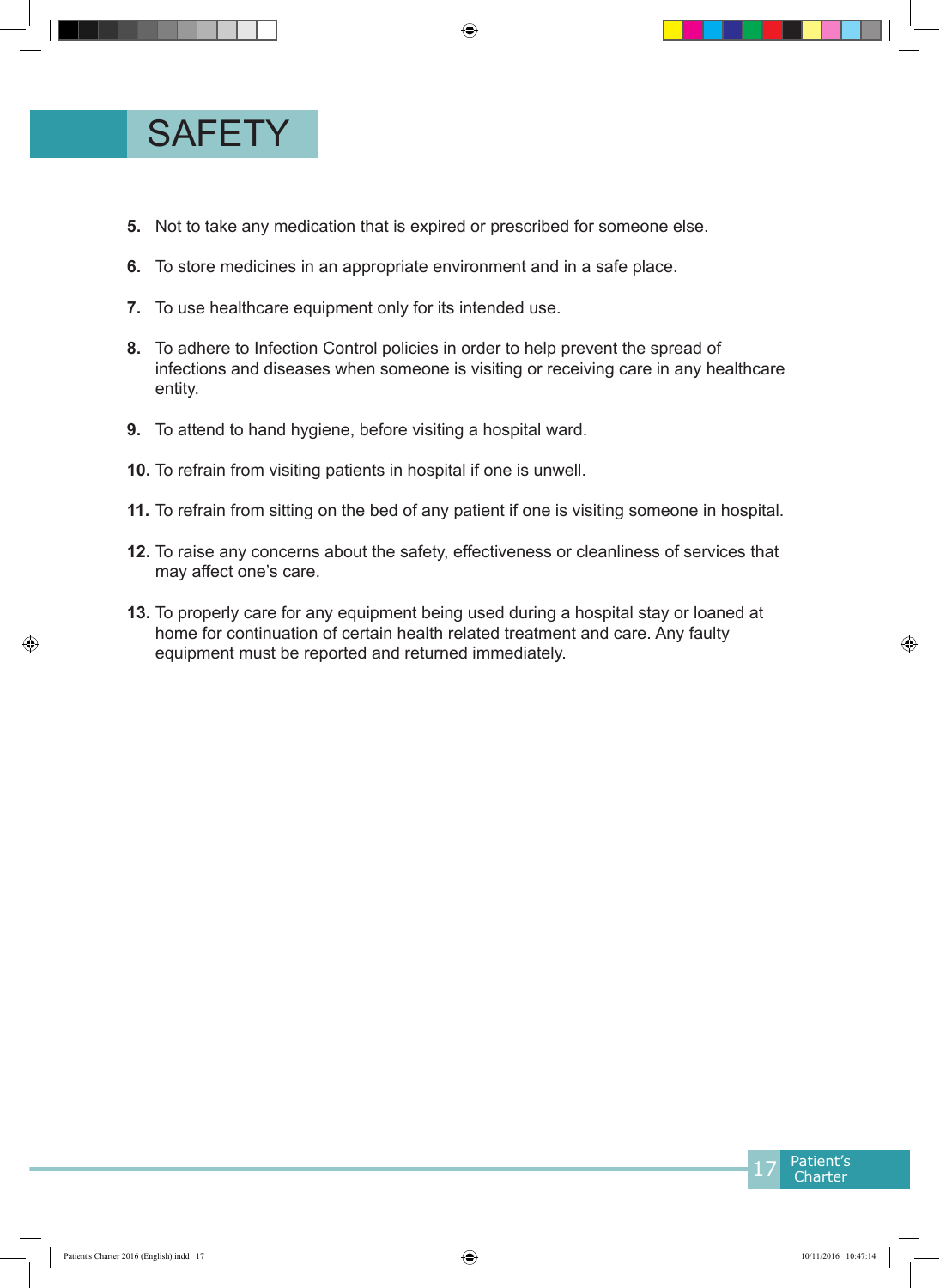## COMMENTS AND COMPLAINTS PRINCIPLE 8

*The right to comment on care and forward constructive complaints.*

### **One has the right:**

- **1.** To give any feedback, suggestions and raise concerns or complaints as deemed necessary. This right is extended to significant others or carers who may also wish to provide feedback, comments or raise concerns. One should do this without any fear of retribution, compromise of access or quality of care.
- **2.** To expect that feedback, complaints and suggestions are taken into consideration in order to improve health services.
- **3.** To be given information and advice on how to give feedback and comment or raise concerns, or complaints about the care one has received and the services one has used.

- **1.** To provide both positive and negative feedback about the care and treatment that one has received or about the health service in general. This gives health care providers the opportunity to improve healthcare provision.
- **2.** To discuss any misunderstandings/lack of understanding, of any kind through the appropriate channels.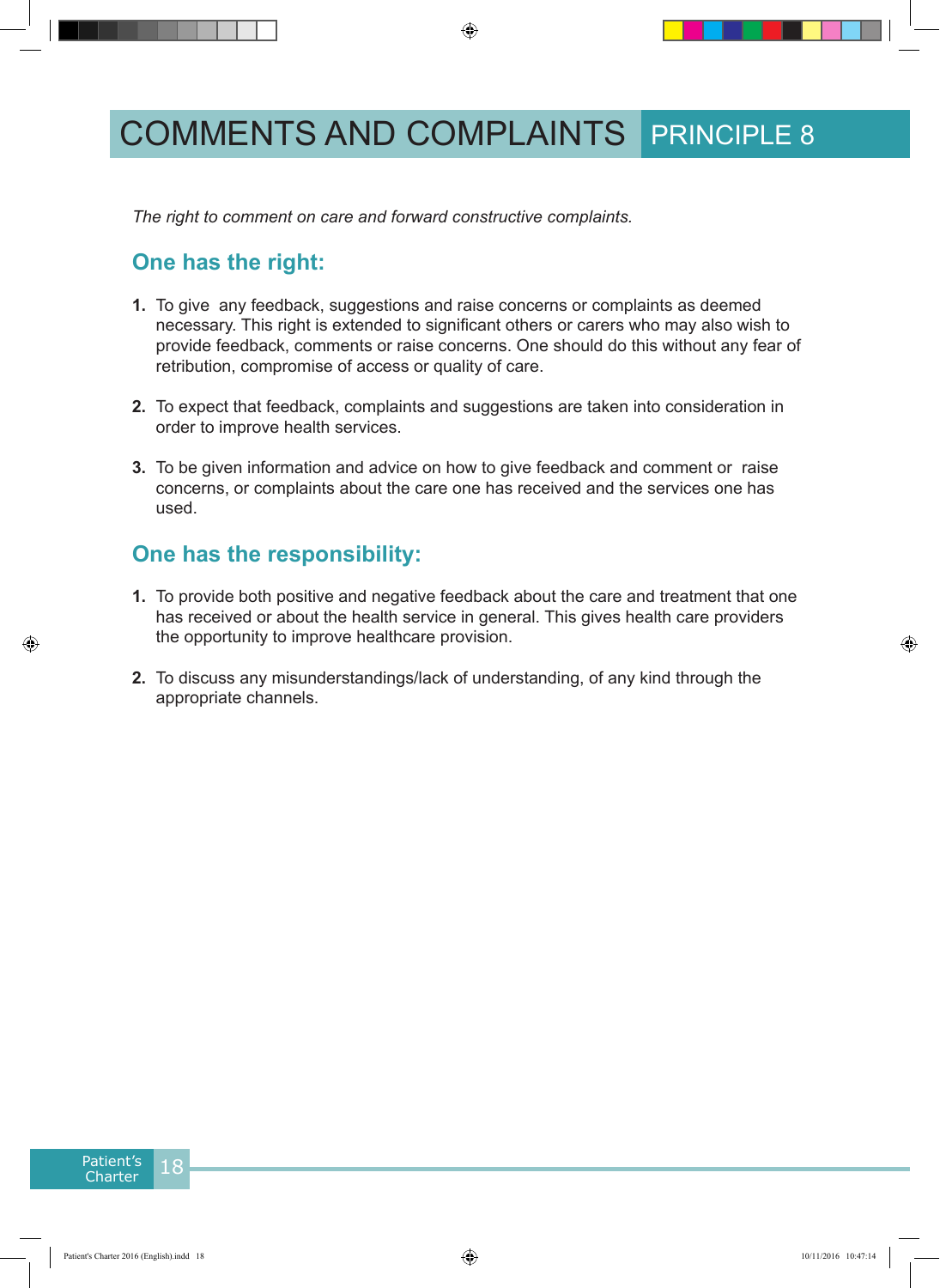## **CONCLUSION**

The eight principles outlined in this Patient's Charter, are intended to be the tool that patients refer to, to know what their rights are, but also to be aware of what their duties and responsibilities are while making use of the various healthcare services available within the Public Health system. It also focuses on a patient-centred approach and promotes patient participation as a key priority. It acknowledges patients as individuals with diverse needs and not just a medical condition that needs to be treated.

The Charter empowers patients and future service users to demand quality services from all healthcare providers. It also allows patients, relatives and staff to share an understanding of the rights and responsibilities of people receiving care. Finally, it is intended to assist stakeholders to work together towards achieving the best outcomes within a relationship that provides a streamlined service to all the patients making use of the different healthcare services provided within our health system. According to ACT No XI of 2013 the Charter shall be updated on a regular basis to reflect contemporary trends and issues. Thus this Charter shall be reviewed in five years time.

> The rights and responsibilities mentioned in this Charter apply to all individuals equally, regardless of gender.<sup>"</sup>  $\frac{1}{10}$